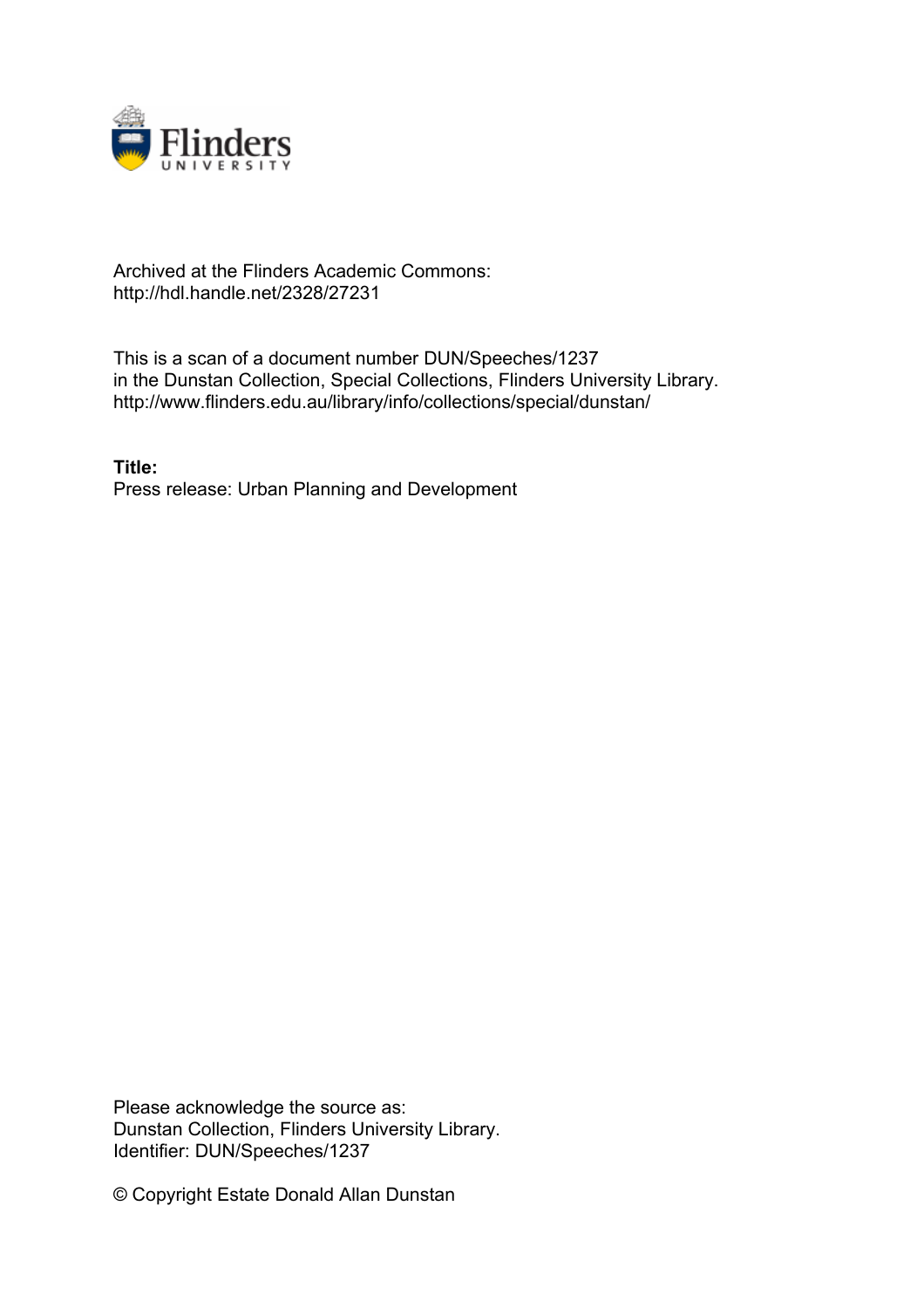EMBARGOED: RELEASABLE 2200 HOURS S.A. TIME, THURSDAY, 8TH JUNE, 1972. PRESS RELEASE FROM THE PREMIER, MR. DUNSTAN.

*/237* 

URBAN PLANNING AND DEVELOPMENT.

Melbourne - The Premier, Mr. Dunstan, announced tonight that he will make a new effort to get Federal Government support for urban planning and redevelopment at this month's Premiers' Conference.

He was speaking at a dinner in Heidelberg in support of the ALP candidate for the Federal Seat of Diamond Valley, Mr. David McKenzie. Mr. Dunstan said he would formally list this item on the agenda for discussion with the Prime Minister, Mr. McMahon.

He also intended to. circulate to other participants a paper setting out the case for massive Federal assistance in these areas.

"But frankly, I don't know how much good it's going to do.

"The Commonwealth Government has so far obstinately refused to assume its responsibilities in the areas of urban planning and renewal",

Mr. Dunstan said. "The vast majority of Australians live in cities. "Those cities are becoming increasingly unworkable. "Everybody knows this, except, apparently Mr. McMahon. "Everybody agrees that financial assistance at a level that the Commonwealth alone can provide is the only, solution, except, apparently Mr. McMahon"..

Mr. Dunstan said he had made repeated efforts to start a dialogue with the Commonwealth on this, so far unsuccessful.

"When I try to speak to Federal Ministers about it they refer me to the Prime Minister; when I raise it with the Prime Minister he refers me to his Ministers.

"It's an Alice in Wonderland situation with Mr. McMahon in the role of doormouse.

"But I'll keep hammering the point home".

Mr. Dunstan said he anticipated that help for the problems of the cities would be forthcoming from a Federal Labor Government.

"The ALP appreciates the dimensions of the problem and the urgent need for action. A Federal Labor administration would work in tandem with the States in seeking solutions and then applying them."